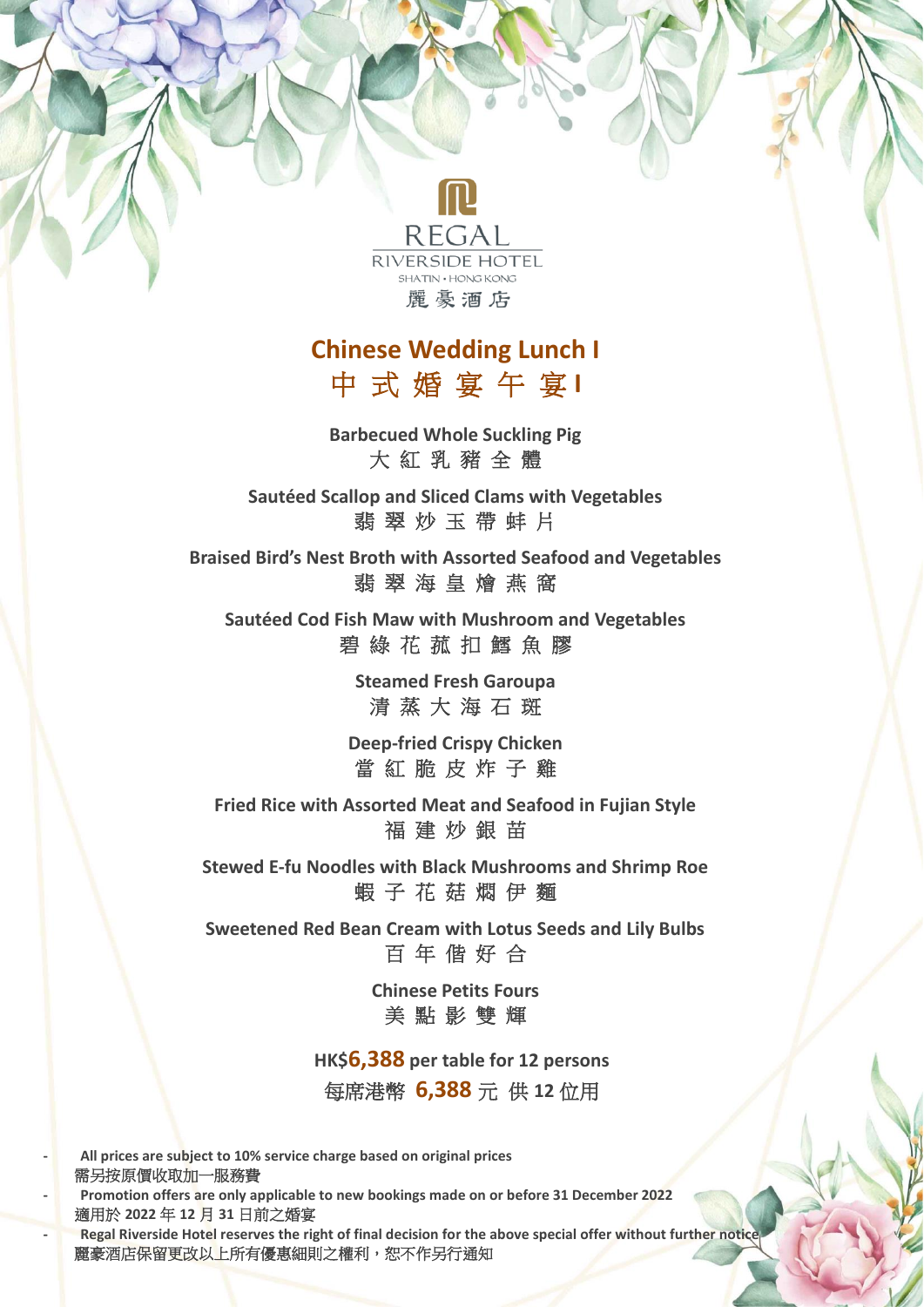

## **Chinese Wedding Lunch II** 中 式 婚 宴 午 宴 **II**

**Barbecued Whole Suckling Pig** 大 紅 乳 豬 全 體

**Sautéed Scallop and Sliced Coral Clam with Vegetables** 翡 翠 玉 帶 蚌 片

**Deep-fried Crab Claw Stuffed with Shrimp Paste** 黃 金 炸 蟹 鉗

**Sautéed Vegetables Topped with Conpoy** 瑤 柱 扒 雙 寶 蔬

**Braised Bird's Nest Broth with Minced Chicken** 紅 燒 雞 蓉 燴 燕 窩

**Sautéed Sliced Abalone and Vegetables in Oyster Sauce** 翡 翠 蠔 皇 鮑 片

> **Steamed Fresh Garoupa** 清 蒸 大 海 石 斑

**Deep-fried Crispy Chicken** 脆 皮 吊 燒 雞

**Fried Rice with Assorted Seafood** 海 皇 炒 銀 苗

**Stewed E-fu Noodles with Enoki and Bean Sprouts** 金 菰 燜 伊 麵

**Sweetened Red Bean Cream with Lotus Seeds and Lily Bulbs** 百 年 偕 好 合

> **Chinese Petits Fours** 美 點 影 雙 輝

**HK\$7,388 per table for 12 persons** 每席港幣 **7,388** 元 供 **12** 位用

**- All prices are subject to 10% service charge based on original prices** 需另按原價收取加一服務費 **- Promotion offers are only applicable to new bookings made on or before 31 December 2022** 適用於 **2022** 年 **12** 月 **31** 日前之婚宴

**- Regal Riverside Hotel reserves the right of final decision for the above special offer without further notice** 麗豪酒店保留更改以上所有優惠細則之權利,恕不作另行通知